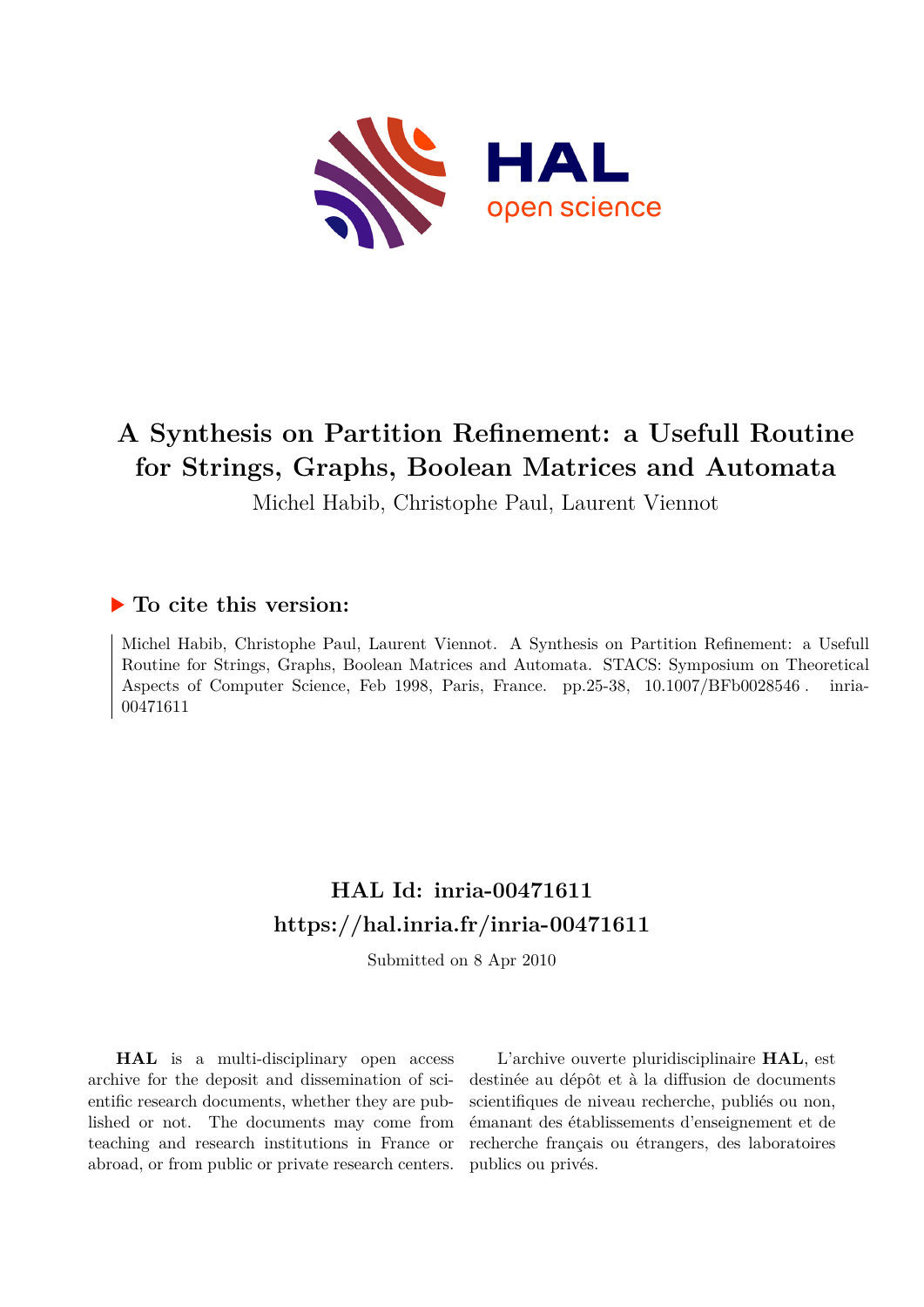# A Synthesis on Partition Renement: a useful Routine for Strings, Graphs, Boolean Matrices and Automata

Michel HABIB\*

Christophe PAUL\*

Laurent VIENNOT<sup>†</sup>

#### Abstract

Partition refinement techniques are used in many algorithms. This tool allows efficient computation of equivalence relations and is somehow dual to union-find algorithms. The goal of this paper is to propose a single routine to quickly implement all these already known algorithms and to solve a large class of potentially new problems. Our framework yields to a unique scheme for correctness proofs and complexity analysis. Various examples are presented to show the different ways of using this routine.

# 1 Introduction

A partition of a finite set  $E$  is a collection of disjoint subsets of  $E$  called *classes* whose union is  $E$ . Refining a partition consists in splitting its classes into smaller classes. Partition refinement techniques have been studied in four main papers  $[7, 15, 13, 6]$ . Hopcroft  $[7]$  may be the very first designer of such a technique. He used it in order to minimize the number of states of a deterministic finite automaton. Spinrad [15] investigated the graph partitioning field with application in substitution decomposition and transitive orientation. Paige and Tarjan [13] used partition refinement techniques in three different applications: strings lexicographic sort, doubly lexicographic ordering of a boolean matrix and relational coarsest partition (the authors of [13] point out that this last problem is very close to deterministic finite automaton minimization). Habib, McConnell, Paul and Viennot [6] proposed new efficient algorithms based on partition refinement for the recognition of various classes of graphs and boolean matrices that have the consecutive one's property.

It turns out that partition refinement is used in many different area of computer science dealing with graphs, strings, boolean matrices or automata. Indeed, many articles rely on partition refinement subroutines even if they do not develop them. The goal of this paper is to propose a single routine to quickly implement all these algorithms and to solve a large class of problems. A sample of examples is presented to show different ways of using this routine: computing twins of a graph, lexicographic string sorting, consecutive ones test of boolean matrix and minimization of a deterministic automata. Just small basic procedures have to be adapted for each applications. This compilation allows similar correctness proofs and a general scheme for complexity issues.

LIRMM, Montpellier, France; email: (habib,paul)@lirmm.fr

<sup>†</sup>LIAFA, Paris, France; email: lavie@liafa.jussieu.fr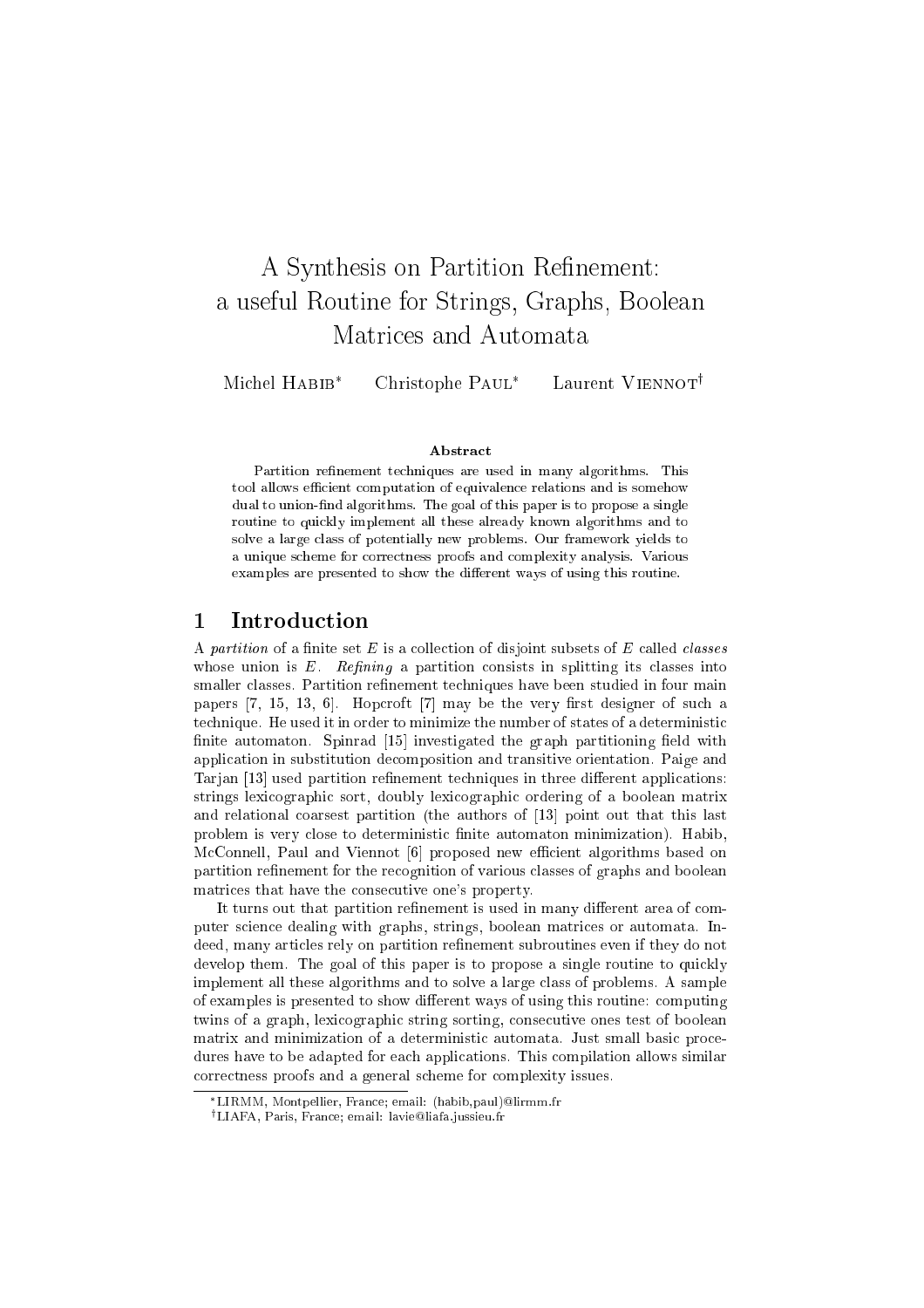Section 2 presents the partition refinement paradigm and the main routine in details. A classification of the different applications is proposed in Section 3. The last sections develop involved examples that make a powerful use of the partition refinement technique: automata minimization and consecutive ones test. Detailed proofs are only given for Hopcroft's Algorithm for automaton minimization. By the way, we show how this proof that has the reputation of being difficult becomes quite simple. The reader interested in detail proofs of the other algorithms is invited to consult the references given in this paper.

## 2 Partition Refinement

All the algorithms we are going to propose are based on the following routine that iteratively refines a partition of a set E according to a subset S of  $E$ called *pivot set*: each class X is replaced by  $X \cap S$ ,  $X - S$ . Partitions will be implemented by sorted lists. Therefore our partitions are implicitly ordered. A partition  $Q$  is *compatible* with a partition  $P$  if every class of  $Q$  is included in a class of  $P$  and if the ordering in  $P$  respects the ordering in  $Q$  (i.e. if in P the class X is before the class Y then any class  $\mathcal{X}' \subseteq \mathcal{X}$  of Q is before any class  $\mathcal{Y}' \subset \mathcal{Y}$ ). Refining a partition produces a compatible partition. We say by extension that an ordering  $x_1, \ldots, x_n$  of the elements of E is *compatible* with a partition L if the partition  $({x_1},..., {x_n})$  is compatible with L. Given a subset  $S \subseteq E$ , a partition L of E is said to be S-stable when no class properly overlap S. After the refinement step of L by S, L is S-stable: each class  $\mathcal{X} \in L$ verifies either  $\mathcal{X} \subset S$  or  $\mathcal{X} \cap S = \emptyset$ .

```
Algorithm 1: Procedure PartitionRefinement(L)
```
**Input:** a partition  $L$  of a set  $E$  in classes;  $L$  is ordered from left to right **Output**: a refined partition  $L = (\mathcal{X}_1, \ldots, \mathcal{X}_h)$  of E

begin

```
pivots = \emptyset is an empty stack of pivots (each pivot is associated to a
subset of E via the procedure PivotSetwhile the LaunchPartition procedure does not break the loop do
    LaunchPartition(L)while pivots \neq \emptyset do
       pick a pivot p in pivots
       S = PivotSet(P)refinement\ step\ by\ Slet M be the set of classes properly overlapping S (i.e. inter-
           secting S and not included in S)
           let N be the set of classes included in {\cal S}for each class X \in M do
               let Y be the members of X that are in Sremove \mathcal Y from \mathcal Xif InsertRight(X, Y, p, M, N) then
                     insert Y immediately on the right of Xelse insert Y immediately on the left of XAddPivot(X, Y)end
```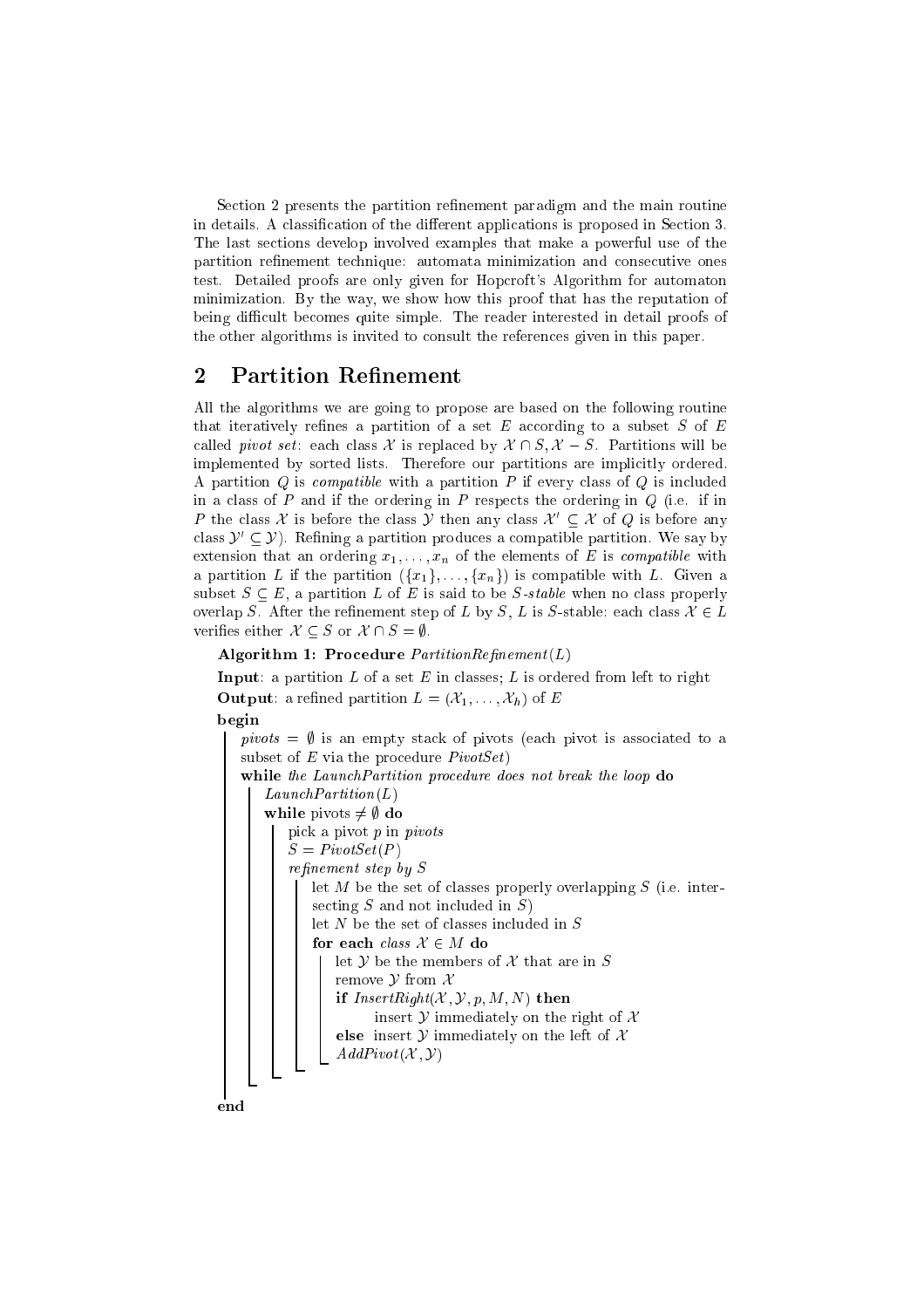Algorithm 1 shows an implementation of the partition refinement routine that allows to simulate many algorithms. Depending on the use of the routine, four basic procedures, *PivotSet*, *LaunchPartition*, *InsertRight* and *AddPivot* have to be implemented. PivotSet should compute a pivot set (i.e. a subset of  $E$ ) from some small information called *pivot*. In simple applications, the pivot is a pointer on some subset of  $E$  given in the input data and  $PivotSet$ returns this set. In others, the pivot set must be computed when needed. A stack *pivots* stores the pivots that may be used to refine the partition. There are two ways of adding pivots to the stack: with the procedure AddPivot, whenever a class is splited, and with the procedure LaunchPartition, whenever the stack is empty. The management of the pivots is critical for the complexity issues. The last procedure concerns the order of the classes in the partition. Whenever a class X is splited by a pivot set S, X is replaced either by  $X \setminus S, X \cap S$  or  $\mathcal{X} \cap S$ ,  $\mathcal{X} \setminus S$  in L according to the result of the procedure InsertRight.

#### Partition Refinement Correctness Proof

All the algorithms of this paper can be proved with this invariant of the inner while loop of Algorithm 1. Properties  $A$  and  $B$  are defined for each application:

- A: some property implying the existence of a solution compatible with the partition
- **B**: some property obtained when the partition is enough refined

**Invariant:** The partition L always verifies A and if L does not verify  $B$  then some pivot in pivots will strictly refine  $L$ .

To prove the correctness of the algorithms, we just have to prove that any refinement step maintains Property  $A$  and that enough pivots are added so that B is verified when there are no more pivots. After the inner while loop A and  $B$  are verified. The correctness of  $LaunchPartition$  is a key point of the proofs.

#### Complexity Issues

The refinement step can be performed in  $O(|S|)$  using the following data structure. All the elements in  $E$  are stored in a doubly linked list. Each class consists in an interval of this list and is made of two pointers to its first element and to its last element. All the classes are stored in a doubly linked list L. The integers bounds of the intervals can also be maintained to allow constant computation of the cardinality of the classes and their relative positions in L. Each element keeps a pointer to its class. This data structure is illustrated by the above figure.



During the refinement step, each element in the pivot set  $S$  is simply removed from the list and inserted at the end of its new class. This allows to preserve the initial ordering of the vertices inside the classes when  $S$  is sorted according to this ordering. Notice that the classes are in fact totally ordered subsets of  $E$ . The set M of classes intersecting S is computed while scanning S. Afterwards M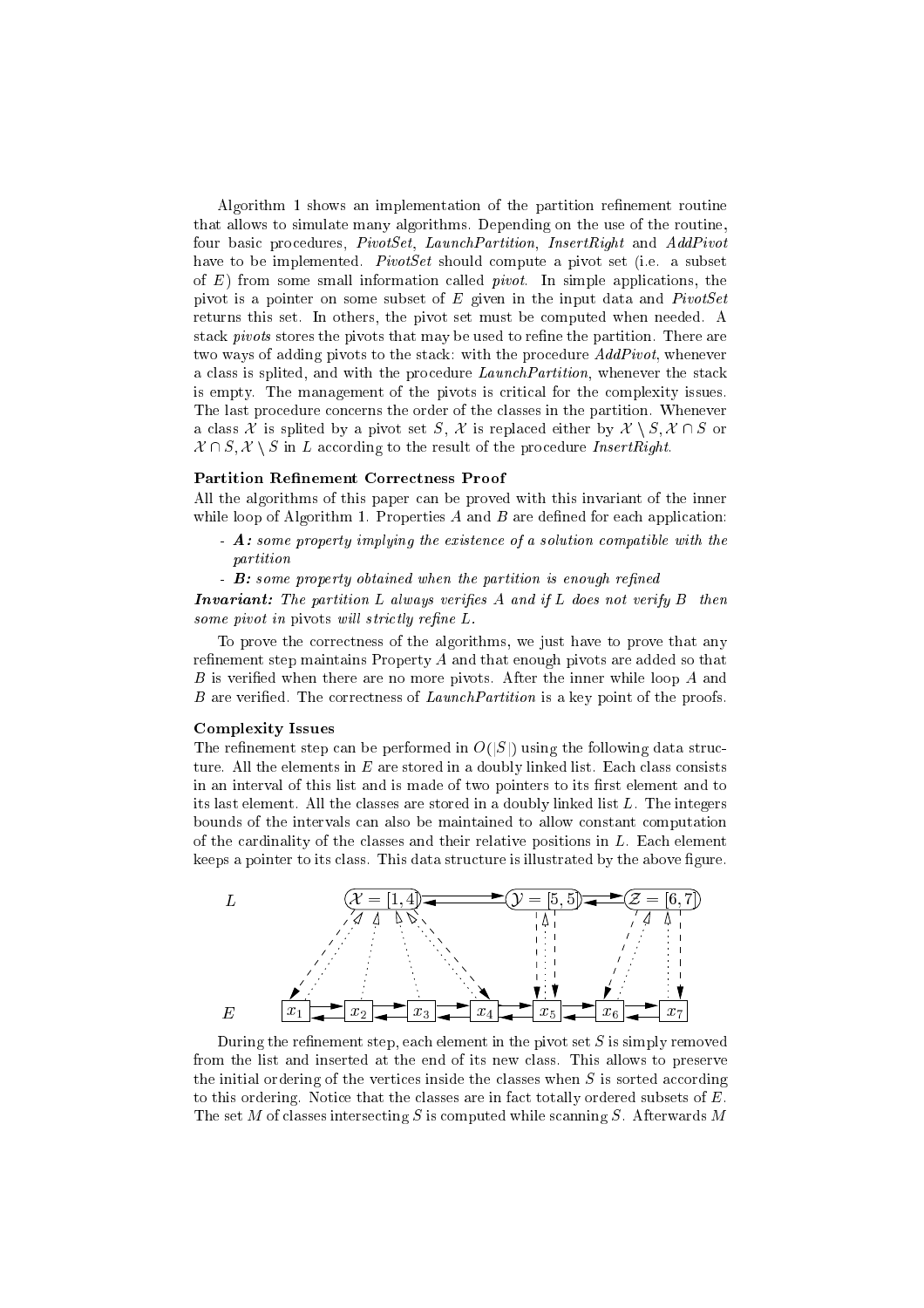is traversed and the empty classes are un-splited, removed from  $M$ , and added to N (to unsplit a class, simply give it the bounds values of the associated new class which is deleted from L).

A bound on the overall execution time of the *PartitionRefinement* procedure is thus easily obtained from a bound on the sum of the sizes of the pivot sets and on the overall time spent in the procedures PivotSet, LaunchPartition, *InsertRight* and  $AddPivot$ . *InsertRight* will always consist in a test computable in constant time.

Bounding the complexity in time and space of the partition refinement routine resides in bounding the number of pivots added in the stack. All the pivot sets are either distinct parts of the input data or are computed from the elements of one of the two subclasses newly created by splitting a class. In the first case, pivots are known in advance and each one is used once yielding a linear time and space algorithm. In the second case, the Hopcroft "process the smaller half" strategy allows to get an  $O(m \log n)$  time (where m is the size of the input) algorithm. Breaking the pivot set computation in two steps with AddPivot and  $PivotSet$  allows to bound the stack size to get a linear space algorithm. This discussion inspires a classification of the partition refinement applications presented in the paragraph \Pivot Rule" of the next section.

# 3 Classifications of Partition Refinement Applications

There are mainly three criteria to classify the partition refinement applications. The first one concerns the type of problem that the application solves and will be used as a main classification along the paper. The second classification concerns the way the pivots are chosen and the third one concerns the use of the procedure *LaunchPartition*.

### Ordered and Unordered Partition Refinement

There are mainly two classes of problems that can be solved with partition refinement depending on the nature of the solution: an unordered partition (the classes of some equivalence relation have to be computed) or an ordering of the elements (sorting for example). In the first case, the order of the partition is not important with regard to the problem. In the second case the ordering is obtained by computing an ordered partition where all classes are singletons.

Unordered Partition Refinement: Unordered refinement partition algorithms allow to compute congruence relations when the information  $\mathscr{X}, y$  do not belong to the same class" is easy to compute. In our framework, a pivot separates x and y. Dually, when the information " $x, y$  belong to the same class" is easier to compute, a natural paradigm is to use union-find techniques [16].

Unordered partition refinement is used in twins computation, automaton minimization [7, 2], modular decomposition [15, 11, 5] and coarsest partition computation [13]. All these problems can be described as the computation of congruence classes of some congruence (or equivalence relation). This relation is the Nerode equivalence in automaton minimization; the coarsest partition problem is very similar and a similar relation can be dened. Two vertices of a graph are twins if they have same neighborhood, "being twins" is clearly an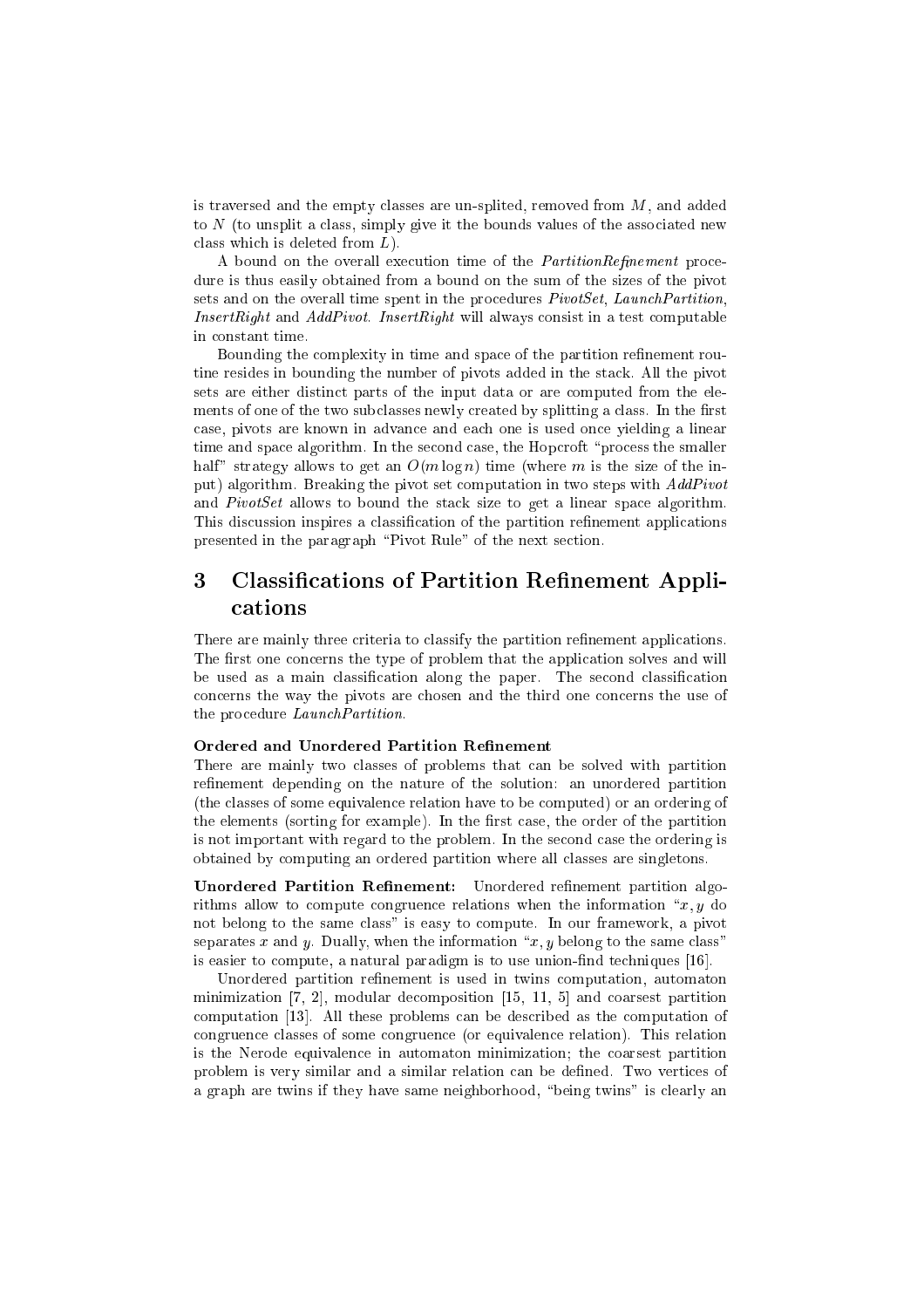equivalence relation and its computation is given as an example of unordered partition refinement in Algorithm 2.

Algorithm 2: Computing twins

**Input:** the adjacency lists of a graph with vertex set  $V$ 

**Output:** a partition  $L = (\mathcal{X}_1, \ldots, \mathcal{X}_h)$  of the vertices in classes of twins begin

let  $L$  be the one element list  $(V)$ 

run *PartitionRefinement*( $L$ ) with the following definitions (the pivots are vertices)

end

Procedure PivotSet(p)

I return the adjacency list of the vertex  $p$ 

Procedure  $LaunchPartition(L)$ 

add all the vertices in  $V$  to *pivots* at the first call to *LaunchPartition* and  $\mathsf{\mathsf{L}}$  exit and return L at the second call

**Procedure**  $InsertRight(X, Y, p, M, N)$ 

 $\mathrel{\mathsf{L}}$  return true

**Procedure**  $AddPivot(X, Y)$ 

do nothing

 $-$  A: if the vertices u and v are twins, then they are in the same class

-  $\mathbf{B}$ : L is stable for every neighborhood  $N(v)$  of a vertex v

**Invariant:** The partition  $L$  always verifies  $A$  and if  $L$  does not verify  $B$  then some pivot in pivots will strictly refine  $L$ .

The correctness of Algorithm 2 is due to the above invariant. If two vertices are twins (they have the same neighbors), then no vertex can separate then. That proves property A. If property B is not true then there exists a vertex  $w$ that splits some class  $\mathcal X$  of  $L$  that must still be in the stack pivots. Algorithm 2 is linear since each vertex is used once as pivot and the refinement step by a pivot v takes  $O(|N(v)|)$  time where  $N(v)$  is the adjacency list of v.

Ordered Partition Refinement: In that case, the partition is generally refined until all classes are singletons yielding a total ordering of the elements. Partition refinement can be seen here as a sort where the elements of a class are considered equal with respect to computation done up to that point.

Ordered partition refinement may also compute a congruence relation in addition. This is the case when the final classes are not necessarily singletons. The final classes are then the classes of elements that can be ordered independently and the final ordering associated to the partition is a solution.

Ordered partition refinement is used in transitive orientation [11], Lex-BFS (lexicographic breadth first search) [14], consecutive ones property testing  $[8,$ 6], string sorting [13] and sorting in general. We give a simple algorithm for lexicographic string sorting (see Algorithm 3) as example.

- A: a lexicographic sort of the string is compatible with L
- $B: two different strings cannot appear in the same class$

**Invariant:** The partition L always verifies A and if L does not verify  $B$  then some pivot in pivots will strictly refine  $L$ .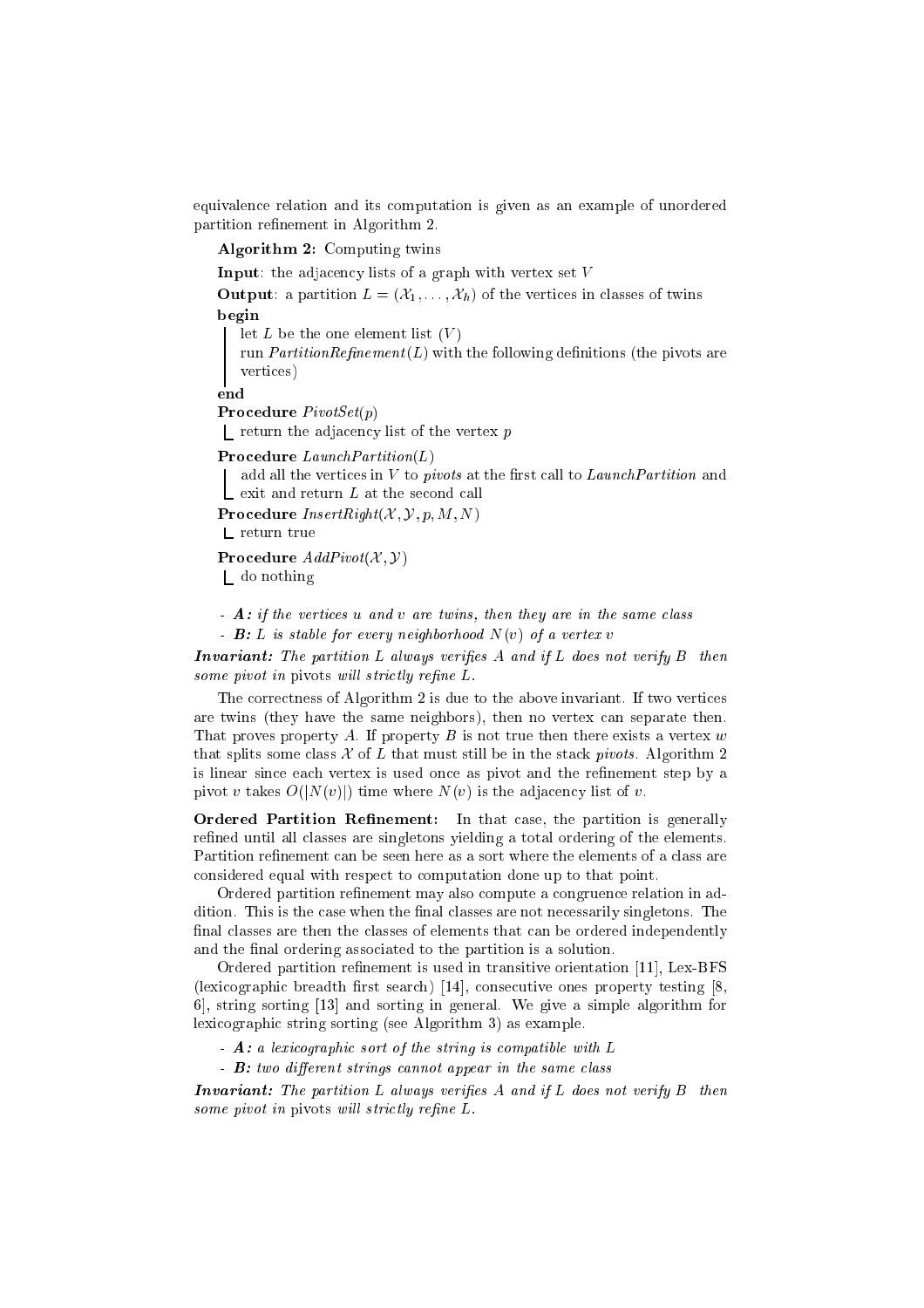Algorithm 3: Lexicographic string sorting

**Input**: *n* strings  $x_1, \ldots, x_n$ 

**Output:** a partition  $L = (\mathcal{X}_1, \ldots, \mathcal{X}_h)$  of the strings begin let L be the one element list  $({x_1},...,x_n)$ run *PartitionRefinement* ( $L$ ) with the following definitions (the pivots are sets of strings)

end

Procedure PivotSet(p)

return p

Procedure LaunchPartition(L)

if this is the second call to LaunchPartition then exit and return L precompute the non empty sets  $S_{i,a}$  of string having a fixed letter a at a fixed position *i* (create a couple  $(-i, a)$  for each letter of any string and radix sorting them)

add all these sets to pivots so that sets corresponding to largest ordered pairs  $(-i, a)$  will be picked first

Procedure  $InsertRight(X, Y, p, M, N)$ 

 $L$  return true

Procedure  $AddPivot(X, Y)$ 

do nothing

This algorithm does not terminate with singletons but with classes of equal strings. The radix sort procedures takes  $O(n + k + m)$  time where n is the number of strings, k is the size of the alphabet and  $m$  is the sum of the string sizes. The sum of the pivot set cardinalities is  $m$  and the partition refinement procedure thus takes  $O(n+m)$  time. It is shown in [13] how to get a  $O(n+k+m')$ algorithm by carefully computing the pivot sets during the partition refinement process where  $m$  is the sum of the distinguishing prefix sizes ( $m = m$ ) in the worst case). Similarly a simulation of quick-sort with partition refinement is left to the reader.

### Pivot Rule

As we have seen before, the partition refinement applications can use different strategy to choose the pivots (i.e. to add them in time in the stack *pivots*). There are two basic cases: the pivots are known in advance or they are computed during the algorithm depending on the current partition. The first case is simplier and as we previously mentioned leads generally to a linear time algorithm  $(e.g.$ twins computation, lexicographic string sorting, Lex-BFS).

The second case corresponds to more involved problems like automaton minimization, coarsest partition computation, consecutive ones test, modular decomposition and transitive orientation. For these problems, the Hopcroft's "process the smaller half" strategy allows to get very simple  $O(m \log n)$  algorithms (m is the size of the data and n the number of elements). It is surprising to see that all these problems except automaton minimization and coarsest partition computation can be solved in linear time by finding a clever pivot choice  $[8, 6, 12]$ (Finding the pivots may be extremely complex, such as in linear transitive orientation for example [12]). This suggests that it should be possible to minimize a deterministic finite automaton in linear time.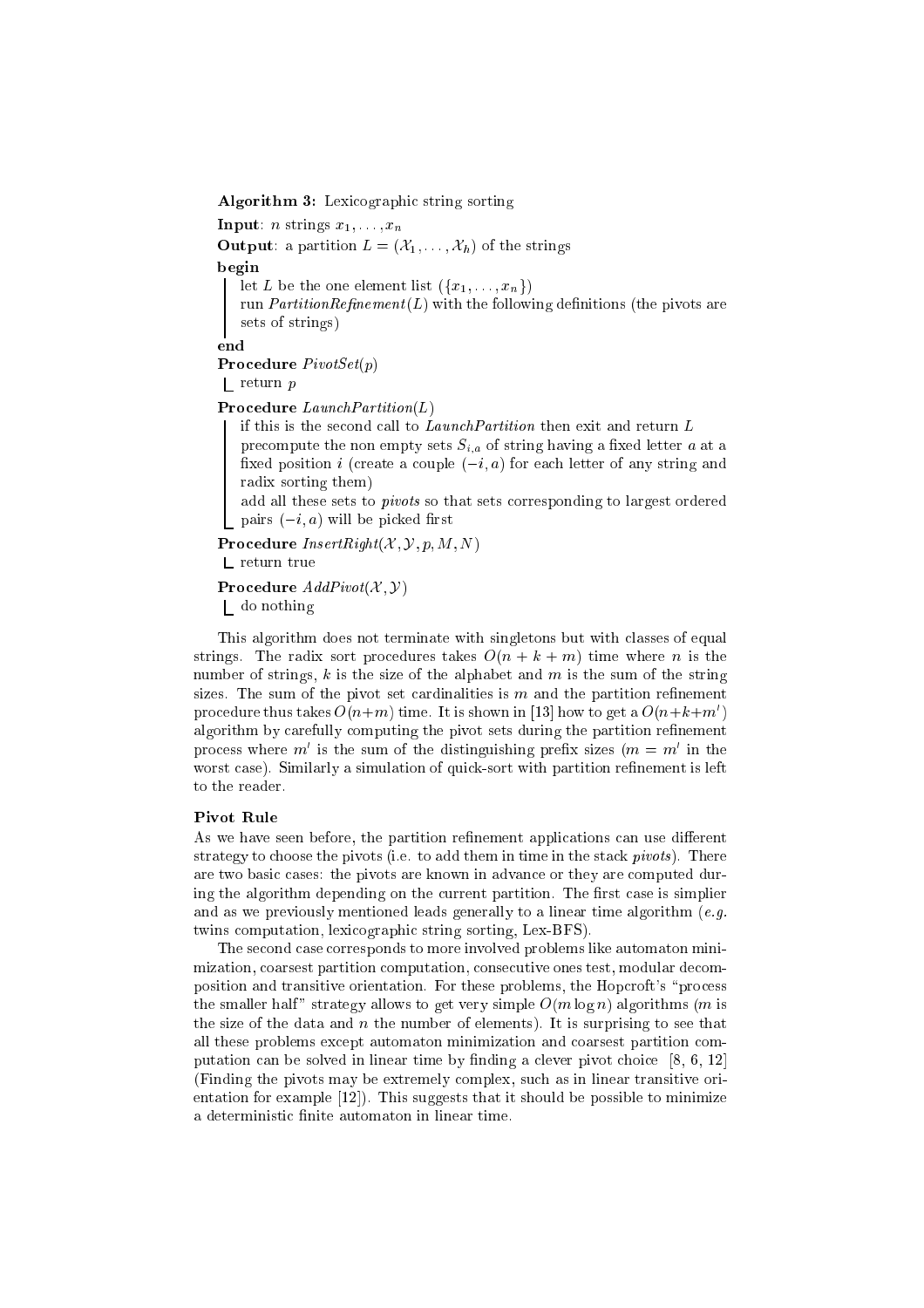The order in which the pivots are picked from the stack can be important or not. Sometimes only one pivot must be chosen among a set of possible ones. A rule has to be included in the procedure LaunchPartition to break this tie. This is the subject of the next classification.

### Tie-break Rule

Some further differences come from the existence of a tie-break rule. In some algorithms the process is launched just once. It means that when the stack of pivot is empty and the algorithm ends (the inner while loop of Algorithm 1 is executed only once). This is the case in twins computation, lexicographic string sorting, automaton minimization and modular decomposition. The other algorithms have to be launched again until the resulting partition is a set of singletons. In that case, a tie-break rule has to be designed. This is the case for Lex-BFS, transitive orientation and the consecutive ones test. The way of breaking the tie is often a key part of the algorithm. Based on Lex-BFS, some interval graph recognition algorithms have been proposed by computing several successive Lex-BFS with more elaborate tie-break rules [4].

#### Considerations about the Representation of the Input

An interesting property of partition refinement is that refining a partition by a subset S or its complement  $E-S$  is equivalent (the procedure *InsertRight* may have to be tuned slightly differently from one case to the other). This allows some degrees of freedom with the input data structure.

## Algorithm 4: Clique Lex-BFS

**Input**: a graph  $G = (V, \mathcal{E})$  given by its maximal cliques  $C_1, \ldots, C_k$ **Output:** a lex-BFS ordering  $L = C'_1, \ldots, C'_k$  of the cliques begin

let L be the one element list  $({C_1},\ldots,{C_k})$ 

precompute the set of cliques containing each vertex; and set  $i = |V|$ 

run *PartitionRefinement*( $L$ ) with the following definitions (the pivots are vertices and are all set as "unused" at the beginning)

## end

Procedure PivotSet(p)

number p by i and set i to  $i-1$ 

return the list of cliques containing the vertex  $p$ 

## Procedure LaunchPartition(L)

if there is only singleton classes in  $L$  then exit and return  $L$ let C be a clique in the rightmost class  $\mathcal X$  with cliques containing unnumbered vertices

if X is not a singleton then replace X by  $\mathcal{X} \setminus \{C\}$ ,  $\{C\}$  in L

add all the unused vertices in  $C$  to *pivots* and set them as "used"

## Procedure  $InsertRight(X, Y, p, M, N)$

L return true

Procedure  $AddPivot(X, Y)$ 

do nothing

In graph algorithms,  $E$  is often the vertex set and  $S$  is the neighborhood of a vertex  $p$ . In that case, it is possible to work on a graph using its complementary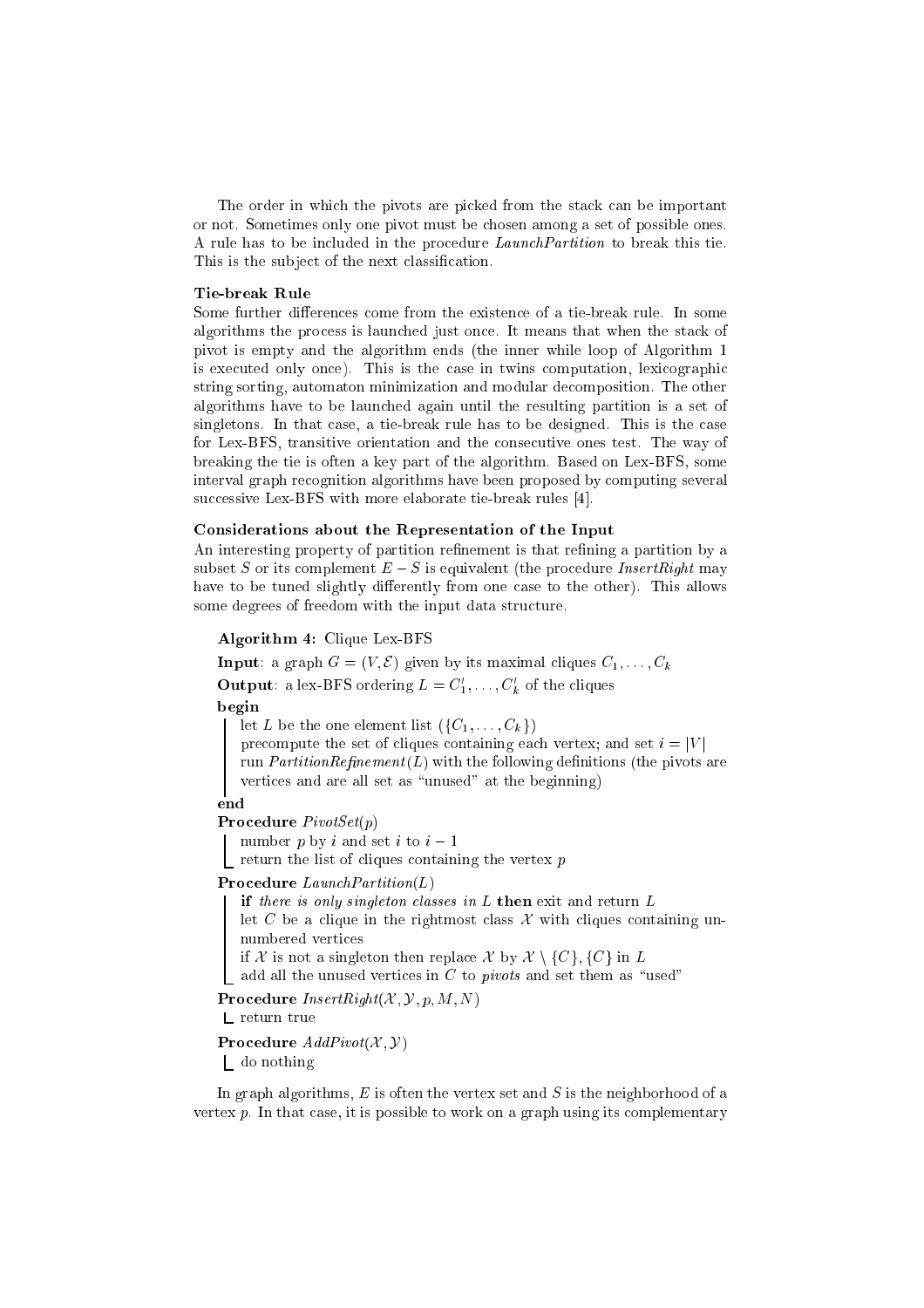as a data structure that represents it. In other words, we can run the partition refining routine on the complement of a graph without computing it, using only the edges of the graph itself. This nice property was used in [11] to recognize permutation graphs which are the comparability graphs such that the complementary graph is also a comparability graph and in [6] to recognize co-chordal and co-interval graphs. This idea is further developed in [5] where it is proposed to represent a graph by giving for each vertex either the list of its neighbors or the list of its non neighbors. Partition refinement allows to compute with such a representation as easily as with a classical one. Algorithm 4 is an adaptation of an existing partition refinement algorithm (namely Lex-BFS) when its input is given in an other form.

Lex-BFS [14] is a partition refinement algorithm that computes a special ordering of the vertices of a graph called a Lex-BFS ordering. When the input is chordal, this ordering allows to compute in linear time the maximal cliques of the input (a clique is a set of vertices inducing a complete graph). Moreover, this ordering induces an ordering of the maximal cliques called Clique Lex-BFS ordering. Algorithm 4 allows to compute a Clique Lex-BFS when the maximal cliques are directly given as input. This algorithm is useful for the consecutive ones test algorithm presented in [6]. Note that we cannot compute a classical representation of the graph in order to run the classical Lex-BFS on it for complexity reasons since its size may be signicantly greater.

## 4 An Unordered Partition Refinement Problem

## Hopcroft's Algorithm for Deterministic Finite Automata Minimization Revisited

We now introduce a partition refinement version of Hopcroft's Algorithm [7]. The hard part of automata minimization is to compute the classes of the Nerode equivalence. Two states  $q$  and  $q^\prime$  or an automata are Nerode equivalent if and only if  $q.w = q'w$  for every word  $w \ (q.w$  denotes the state reached by reading  $w$ when the automata is in state  $q$ ).

Algorithm 5 shows how to simulate the Hopcroft algorithm for computing these classes with a call to our partition refinement procedure. A partition of the states set of the automata is refined according to pivot sets of the form  $a^{-1}$  X where a is a letter, X is a class of the current partition and  $a^{-1}S$  denotes the set of the states q such that  $q.a \in S$  (for any letter a and any state subset  $S$ ).

Algorithm 5 runs in time  $O(nk \log n)$  where n is the number of states and k the number of letters since each set  $a^{-1}q$  is traversed at most log  $n$  times.

The correctness of Algorithm 5 comes from the fact that the partition L always verifies the following invariant:

- A: if two states p and q are Nerode equivalent then they are in the same class
- **B**: L is stable for  $a^{-1}X$  for every class  $X \in L$  and every letter  $a \in A$

**Invariant:** The partition L always verifies A and if L does not verify  $B$  then some pivot in pivots will strictly refine  $L$ .

The proof of Hopcroft's Algorithm has the reputation of being quite intricate. We now give the complete proof of Algorithm 5 to show how our formalism makes it simple.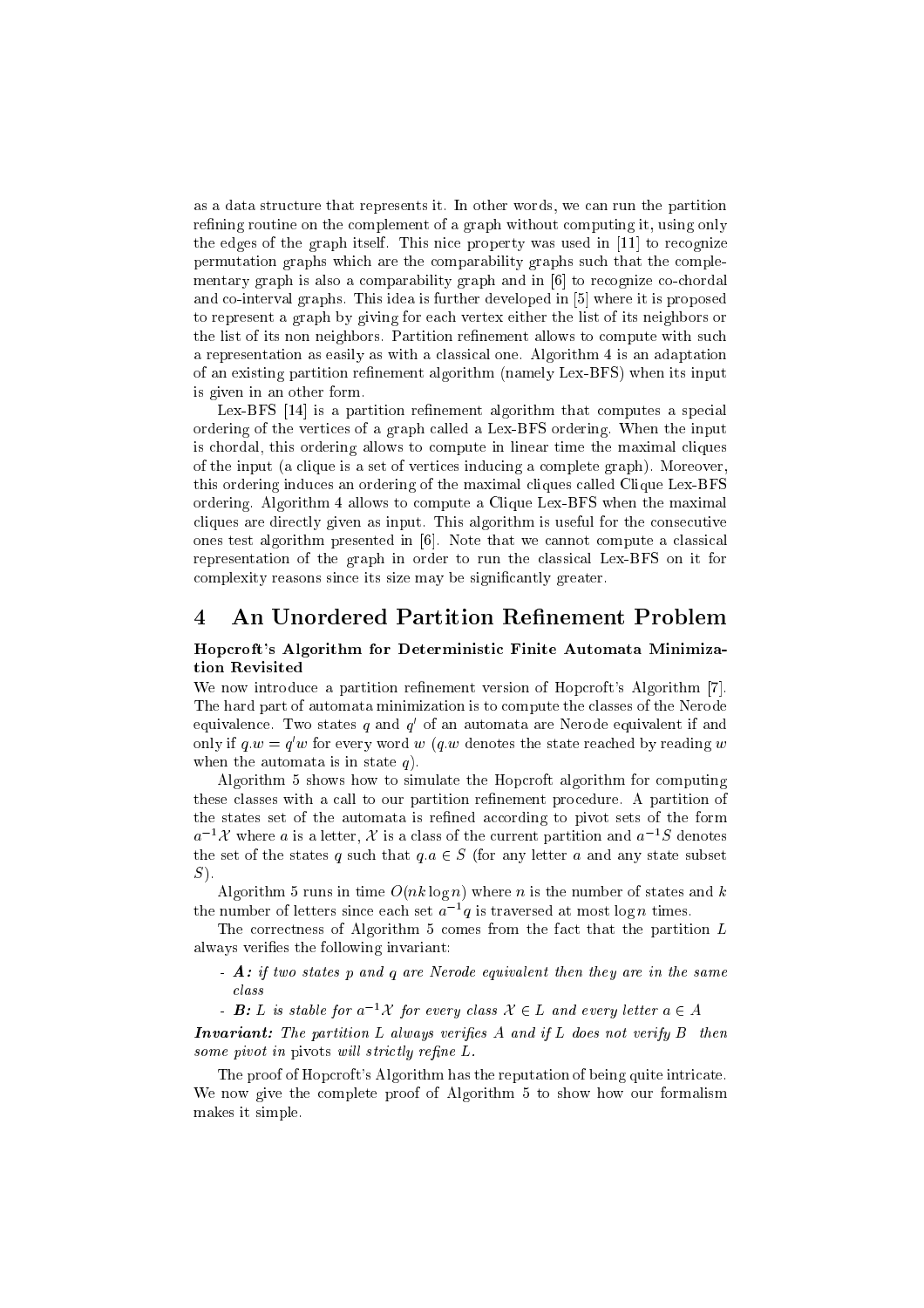Algorithm 5: Deterministic Finite Automata Minimization

**Input**: a complete accessible deterministic automata  $(Q, i, T)$ 

**Output:** a partition  $L = (\mathcal{X}_1, \ldots, \mathcal{X}_h)$  of the states into Nerode classes hegin  $\mathbf{b}$ 

let  $L$  be the one element list  $(Q)$ 

precompute for each state q and each letter  $a$  the set  $a^{-1}q$  of the states p such that there exists a transition  $q = p.a$ 

run *PartitionRefinement*( $L$ ) with the following definitions (the pivots are couples (class, letter))

end

Procedure PivotSet(p)

p is the couple  $(\mathcal{X}, a)$ 

compute  $a^{-1}$  $\mathcal X$  by merging the sets  $a^{-1}q$  for  $q \in \mathcal X$  and return this set

Procedure LaunchPartition(L)

if this is the second call to LaunchPartition, exit and return L remove  $T$  from  $Q$  and insert it as a new class in  $L$  $AddPivot(Q-T,T)$ 

Procedure  $InsertRight(X, Y, p, M, N)$ 

L return true

Procedure  $AddPivot(X, Y)$ 

let  $\mathcal Z$  be the smallest class between  $\mathcal X$  and  $\mathcal Y$ 

```
for each a \in A do
```
if  $(X, a)$  is already in pivots (i.e.  $(X, a)$  has been added to pivots before  $(y, a)$  was removed from it) then add  $(y, a)$  to pivots

else add  $(z, a)$  to pivots

**Proof:** We say that a word w separates two states q and q' when  $q.w \in T$  and  $q'.w \notin T$  or when  $q.w \notin T$  and  $q'w \in T$ . Two states are Nerode equivalent when no word separates them. The empty word is denoted  $\varepsilon$ .

Let us first show the conservation of Property  $A$ . Non terminal and terminal states are not Nerode Equivalent since  $\varepsilon$  separates them. A is thus verified after the first call to Launch Partition. Suppose that  $A$  is true before an iteration of the inner while loop, we show that it is still after the refinement step by a pivot set  $a^{-1}\mathcal{X}$  where a is some letter and  $\mathcal{X}$  some class of the partition. Suppose by contradiction that two Nerode equivalent states  $q$  and  $q'$  are splited apart in two different classes. This means that  $q.a$  and  $q.a$  appear in different classes. This contradicts the induction hypothesis.

We now show that if the property  $B$  is false then some pivot in *pivots* will strictly refine L. Suppose that L is not stable for  $a^{-1}Z$  for some letter a and some class  $\mathcal{Z}.$  There must exist two states  $q$  and  $q^{\prime}$  in the same class such that  $q.a \in \mathcal{Z}$  and  $q'.a \notin \mathcal{Z}$ . Consider the first time q.a and  $q'.a$  have been splited apart in two different classes. The smallest one contained either  $q.a$  or  $q'.a$  and has been added to *pivots* with the letter  $a$ . This implies that either the class of q a or the class of  $q'$  a appears in pivots with the letter a. This ordered pair will produce a pivot set containing either  $q$  or  $q'$  and pivoting on it will strictly refine the partition. Notice that whenever a class  $\mathcal Z$  is splited in two classes  $\mathcal X$ and Y, if  $(\mathcal{Z}, a)$  was in *pivots* then  $(\mathcal{X}, a)$  and  $(\mathcal{Y}, a)$  are in *pivots* after the call to AddPivot.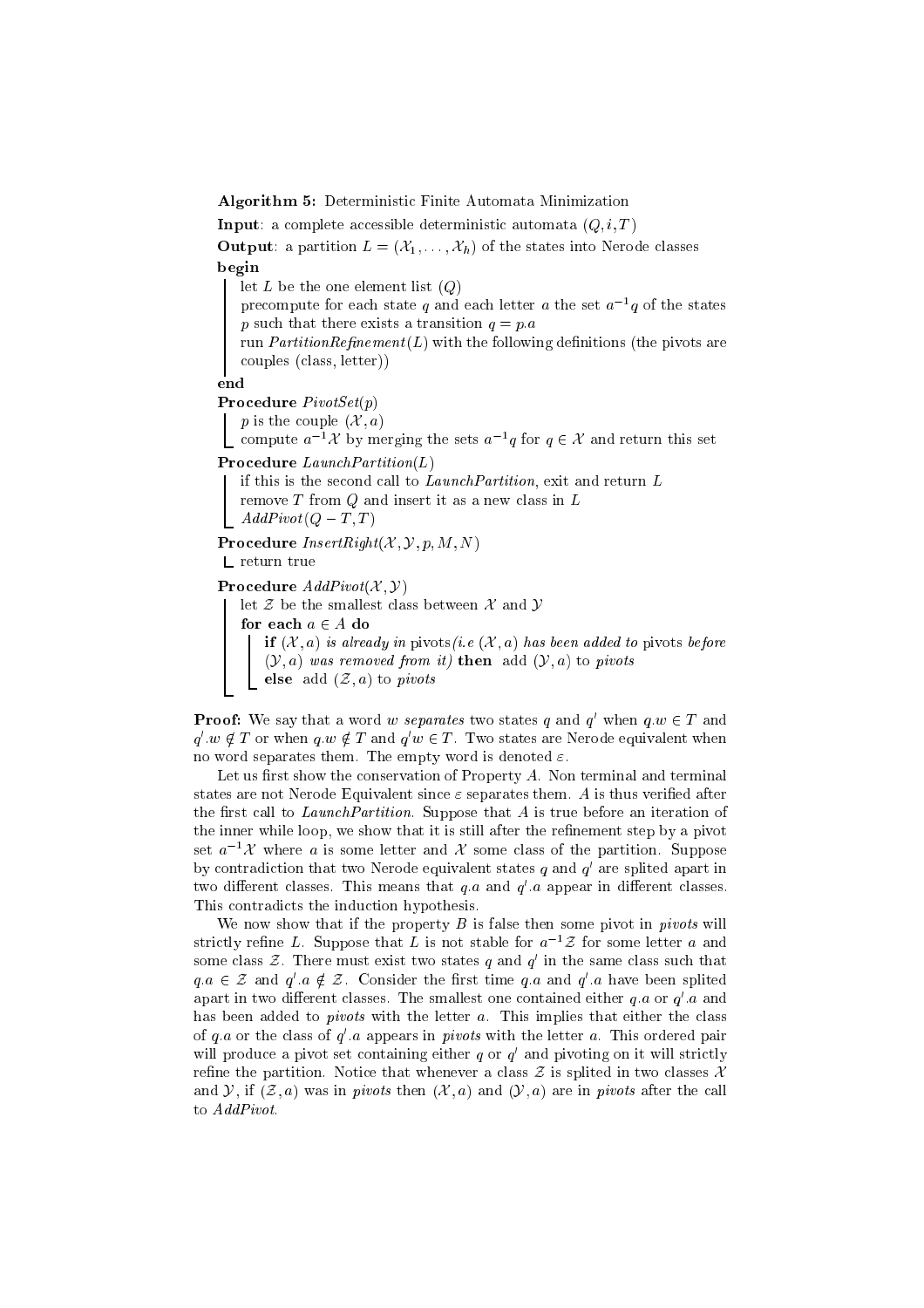Let us finally prove that the conservation of the invariant implies that the final partition is made of the Nerode classes. We just have to prove that non Nerode equivalent states cannot be in the same class of the final partition. Suppose by contradiction that two states  $q$  and  $q^{\cdot}$  are in the same class but there exists a word  $w$  separating them. Let  $u$  be the longest prefix of  $w$  such that  $q.u$  and  $q'.u$  are in the same class of the final partition. We have  $u\neq w$ since the final partition is a refinement of  $(T, Q - T)$  implying that q,w and  $q'.w$ cannot be in the same class. Let a be the letter following u in w. Let  $\mathcal X$  be the class of  $q.ua$ . The property  $B$  is then false since the partition is not stable for П  $a^{-1}\mathcal{X}$  : contradiction since  $\emph{pivots}$  is empty at the end of the algorithm.

# 5 An Ordered Partition Refinement Problem

## Consecutive Ones Property Testing

A boolean matrix has the consecutive ones property if its columns can be permuted such that in each row the one entries occur consecutively. Such a permutation will be called a consecutive permutation. The problem consists in testing wether a given boolean matrix has the consecutive ones property and to compute a consecutive permutation if there exists one.

The first linear time algorithm for this problem [3] used the PQ-trees, a complicated data structure. A simpler algorithm was also presented in [8]. In [6] a new linear algorithm avoiding PQ-trees is proposed. A consecutive ones test can be used for interval graph recognition but it is a more general problem. A graph  $G$  is an interval graph iff its maximal cliques can be ordered such that the maximal cliques containing a given vertex appears consecutively. Thus if we represent an interval graph by its incidence vertex-clique matrix  $M$ , such an ordering of the maximal clique is exactly a consecutive permutation of the columns of M. Since Lex-BFS can be adapted for a clique representation of the graph (see algorithm 4), this correspondence allows the same adaptation for a vertex-clique matrix representation.

Algorithm 6 shows how to solve the consecutive ones problem thanks to a call to the partition refinement routine. Here, a partition of the columns is refined by pivoting on the rows where the pivot set associated to a row  $p$  is the set of columns containing a one entry at row  $p$ . The structure of the algorithm is similar to the algorithm proposed in [6] but here, the strategy for choosing the pivots is inspired from the Hopcroft Algorithm rule and is much more simple. The result is an extremely simple  $O(n + n' + m \log n)$  algorithm for testing the consecutive ones property  $(m \text{ is the number of one entries}, n \text{ is the number of})$ columns, and  $n^{\circ}$  the number of rows).

The input is given by the coordinates of the  $m$  one entries of the matrix  $(the other entries are zeros).$  An efficient algorithm for consecutive ones test must have a tight bound on  $m$  rather than  $nn'$ . All zeros columns and rows can easily be treated separately. We say that a column  $C$  contains a row  $r$  if the corresponding entry of the matrix M is one  $(M(r, C) = 1)$ . This allows to consider the columns as sets of rows. We can also associate to each row  $r$  the set  $C(r)$  of columns containing them. These sets are easily computed in linear time by radix sorting the coordinates of the one entries. Those which are not empty are given as input to Algorithm 6. The input matrix verifies the consecutive ones property if the computed permutation of the column is consecutive (this can be tested in linear time by scanning each set  $C(r)$ .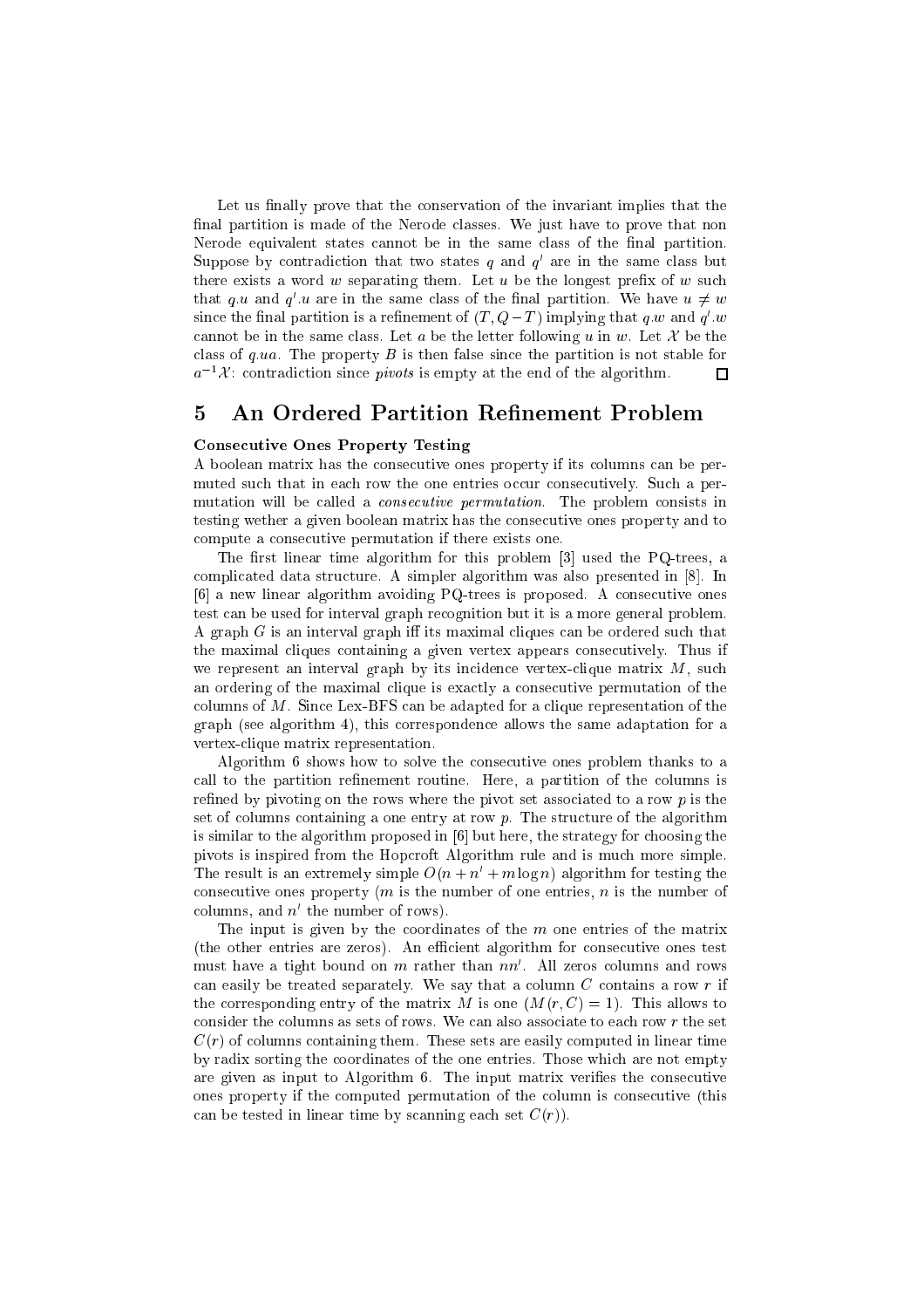#### Algorithm 6: Consecutive ones testing

Input: a boolean matrix M with no all zeros column and no all zero row Output: a consecutive 1's permutation of the columns if there exists one begin

compute a Lex-BFS ordering  $C_1 < \cdots < C_k$  of the columns of M

let L be the one element list  $({C_1},\ldots,{C_k})$ 

bucket sort all the sets  $C(r)$  of columns containing a given row r according to the Lex-BFS ordering of the columns

run  $PartitionRefinement(L)$  with the following definitions (the pivots are rows and are all set as "unused" at the beginning)

end

Procedure PivotSet(p)

if all the columns in  $C(p)$  are in the same class of L then set p as "unused" and return  $\emptyset$ 

else return  $C(p)$ 

Procedure LaunchPartition(L)

if there is only singleton classes in  $L$  then exit and return  $L$ 

let  $X$  be a non singleton class in  $L$  and let  $C$  be the smallest column in

 $\mathcal{L}$  according to the Lex-BFS ordering of the columns replace  $\mathcal X$  by  $\mathcal X \setminus \{C\}, \{C\}$  in L

add the "unused" rows in C to *pivots* and set them as "used"

Procedure  $InsertRight(X, Y, p, M, N)$ 

let  $\mathcal Z$  be a class distinct from  $\mathcal X$  in  $M \cup N$ 

return ( $\mathcal Y$  is somewhere on the left of  $\mathcal Z$ )

**Procedure**  $AddPivot(X, Y)$ 

let  $\mathcal Z$  be the smallest class between  $\mathcal X$  and  $\mathcal Y$ 

add the "unused" rows in the union of the columns in  $\mathcal Z$  to pivots and  $\_$  set them as "used"

- $-$  **A**: if M has the consecutive ones property, then there exist a consecutive permutation compatible with the ordered partition L
- **B**: the set of "used" rows is the same for every column of a given class  $\mathcal{X}$ of L

**Invariant:** The partition L always verifies  $A$  and if L does not verify  $B$  then some pivot in pivots will strictly refine  $L$ .

We now assume that  $M$  has the consecutive ones property. Let us remark that Property A implies that for any row  $p$ , the set S of columns containing  $p$ as one entry appears in consecutive classes of  $L$ . To give an idea of the proof, we just mention of properties proved in [6] that shows the correctness of the procedure LaunchPartition. First, there exist a consecutive permutation that ends with the last column numbered by a Lex-BFS ordering  $\sigma$  of the columns of M [9]. Then the first call to Launch Partition preserve the invariant. When B is true, the authors of [6] proves that for any class  $\mathcal X$  of  $L$ ,  $\sigma$  induces a Lex-BFS ordering of the sub-matrices induced by the columns of  $\mathcal{X}$ . In that case, the refinement process can be launch again by the procedure *LaunchPartition*.

The complexity of Algorithm 6 is  $O(m \log n)$ . The reader should note that this complexity can be improved to linear time. In the presented algorithm the bottleneck is the choice of the pivot. It is shown in [6], that a clever choice of